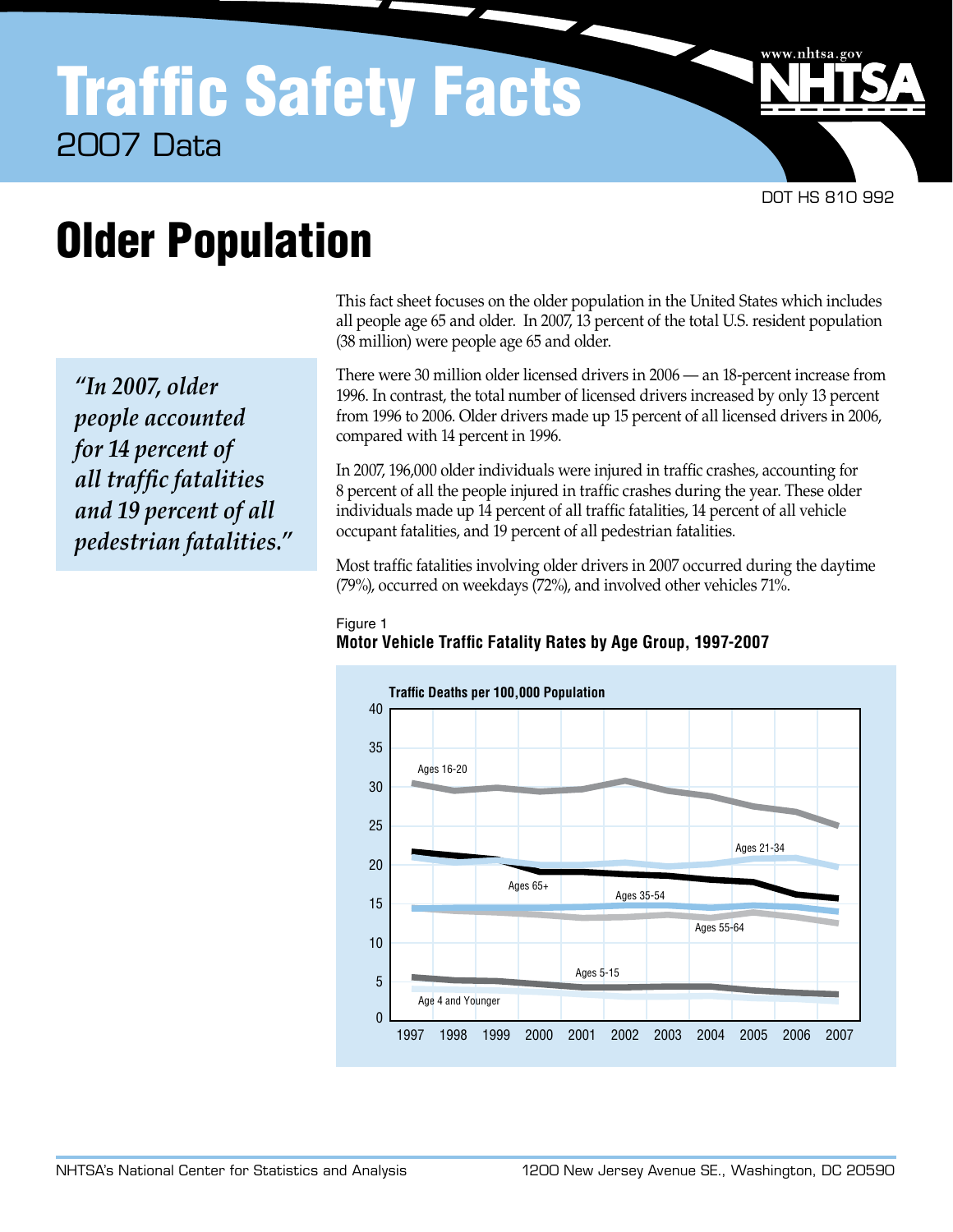Of all adult drivers, older drivers involved in fatal crashes had the lowest proportion of total drivers with blood alcohol concentration (BAC) of .08 grams per deciliter (g/dL) or higher. Among all fatally injured adult pedestrians, older pedestrians also had the lowest proportion of total pedestrians with BAC of .08 g/dL or higher.

# Table 1 **Age and Alcohol, 2007**

|                  |              | <b>Drivers Involved in Fatal Crashes</b> |                              | <b>Pedestrian Fatalities</b> |               |                              |  |  |
|------------------|--------------|------------------------------------------|------------------------------|------------------------------|---------------|------------------------------|--|--|
|                  |              |                                          | $\mathsf{BAC} \geq .08$ g/dL |                              |               | $\mathsf{BAC} \geq .08$ g/dL |  |  |
| <b>Age Group</b> |              |                                          | <b>Percent of</b>            |                              |               | <b>Percent of</b>            |  |  |
| (Years)          | <b>Total</b> | <b>Number</b>                            | <b>Total</b>                 | <b>Total</b>                 | <b>Number</b> | <b>Total</b>                 |  |  |
| <16              | 239          | 28                                       | 12                           | 354                          | 12            | 3                            |  |  |
| $16 - 20$        | 6,851        | 1,205                                    | 18                           | 287                          | 75            | 26                           |  |  |
| $21 - 34$        | 16.948       | 5,278                                    | 31                           | 902                          | 458           | 51                           |  |  |
| $35 - 54$        | 18,844       | 4.247                                    | 23                           | 1,670                        | 801           | 48                           |  |  |
| 55-64            | 6,011        | 734                                      | 12                           | 494                          | 150           | 30                           |  |  |
| $65+$            | 5,880        | 344                                      | 6                            | 903                          | 100           | 11                           |  |  |
| <b>Total</b>     | $*55,681$    | 12,068                                   | 22                           | $**4,654$                    | 1,618         | 35                           |  |  |

\*Includes 908 drivers of unknown age.

\*\*Includes 44 pedestrian fatalities of unknown age.

### Figure 2

# **Driver Involvement Rates in Fatal Crashes by Age and Sex, 2007**



 *involved in fatal crashes in 2007 had the lowest proportion of intoxication of all "Older drivers adult drivers."*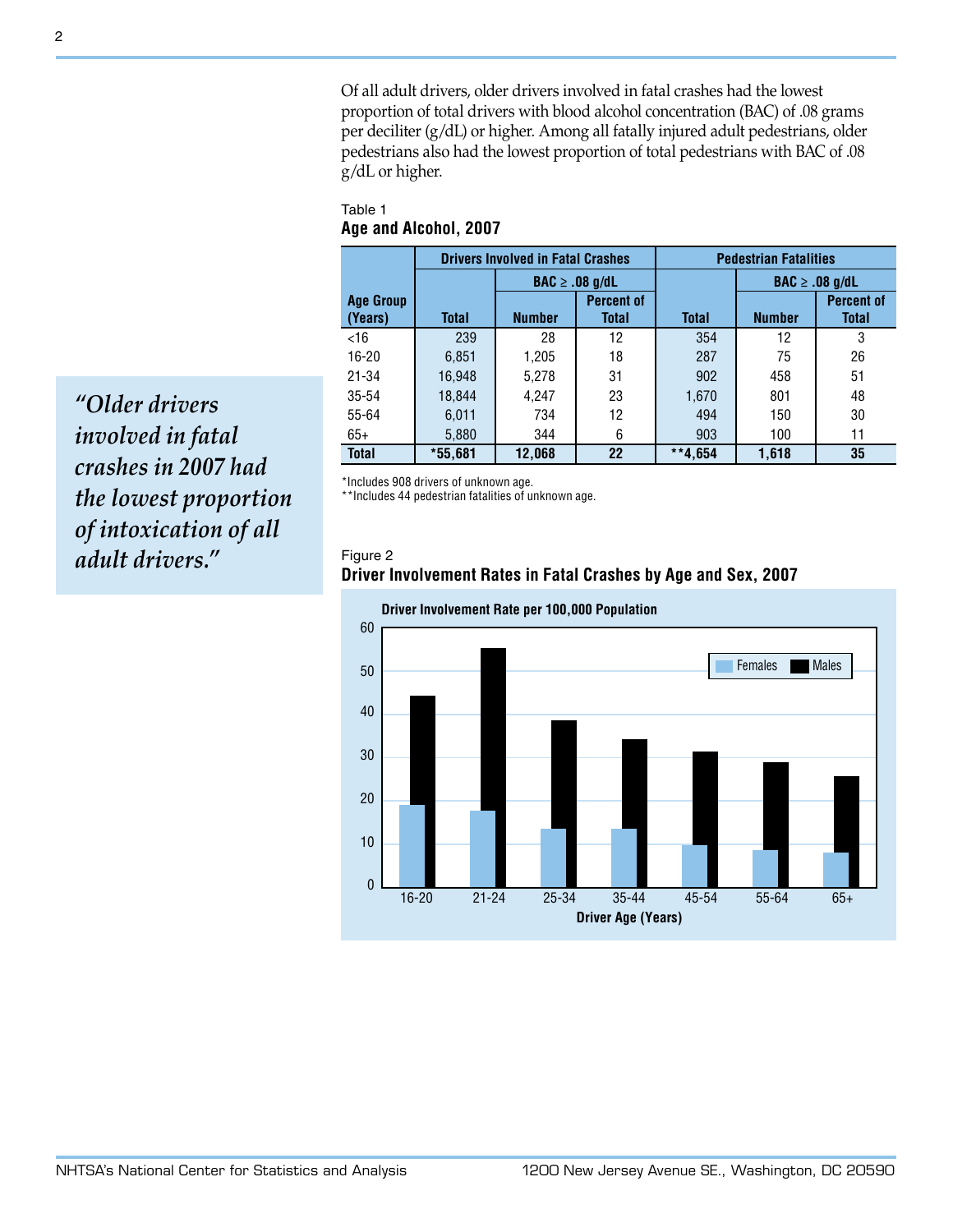Over three-fourths (77%) of all older occupants of passenger vehicles involved in fatal crashes were using restraints at the time of the crash, compared to 63 percent for other adult occupants (18 to 64 years old).

For older people, 60 percent of pedestrian fatalities in 2007 occurred at nonintersection locations. For other pedestrians, 81 percent of fatalities occurred at non-intersection locations. In two-vehicle fatal crashes involving an older driver and a younger driver, the vehicle driven by the older person was nearly twice as likely to be the one that was struck (59% and 33%, respectively). In 46 percent of these crashes, both vehicles were proceeding straight at the time of the collision. In 25 percent, the older driver was turning left — 5 times more often than the younger driver.

**Involvement of the Older Population in Traffic Fatalities, 1997 and 2007** 

 *crashes with an older and a younger driver, the older driver's vehicle was nearly twice as likely to be the one that was "In two-vehicle fatal struck."* 

# **1997 2007 Percentage Change, 1997-2007 Percentage Percentage Percentage Percentage Percentage Percentage Percentage Total Age 65+ of Total Total Age 65+ of Total Total Age 65+ Age 65+ Population (thousands) Drivers Involved in Fatal Crashes**

| Total                                    | 267,784 | 34,185 | 12.8 | 301,621                      | 37,888 | 12.6 | 13           | 11    | $-1.6$  |  |  |  |
|------------------------------------------|---------|--------|------|------------------------------|--------|------|--------------|-------|---------|--|--|--|
| Male                                     | 130,783 | 14,061 | 10.8 | 148,659                      | 15,976 | 10.7 | 14           | 14    | $-0.0$  |  |  |  |
| Female                                   | 137,001 | 20,125 | 14.7 | 152,962                      | 21,912 | 14.3 | 12           | 9     | $-2.5$  |  |  |  |
| <b>Drivers Involved in Fatal Crashes</b> |         |        |      |                              |        |      |              |       |         |  |  |  |
| Total                                    | 56,688  | 6,715  | 11.8 | 55,681                       | 5,880  | 10.6 | $-2$         | $-12$ | $-10.9$ |  |  |  |
| Male                                     | 40,954  | 4,547  | 11.1 | 40.804                       | 4,119  | 10.1 | $\mathbf{0}$ | -9    | $-9.1$  |  |  |  |
| Female                                   | 14,954  | 2,168  | 14.5 | 14,099                       | 1,761  | 12.5 | -6           | $-19$ | $-13.8$ |  |  |  |
| <b>Driver Fatalities</b>                 |         |        |      |                              |        |      |              |       |         |  |  |  |
| Total                                    | 24,667  | 4,327  | 17.5 | 26,480                       | 3,656  | 13.8 |              | $-16$ | $-21.3$ |  |  |  |
| Male                                     | 17,879  | 2,846  | 15.9 | 20,384                       | 2,553  | 12.5 | 14           | $-10$ | $-21.3$ |  |  |  |
| Female                                   | 6,783   | 1,481  | 21.8 | 6,092                        | 1,103  | 18.1 | $-10$        | $-26$ | $-17.1$ |  |  |  |
| <b>Total Traffic Fatalities</b>          |         |        |      |                              |        |      |              |       |         |  |  |  |
| Total                                    | 42,013  | 7,408  | 17.6 | 41,059                       | 5,932  | 14.4 | $-2$         | $-20$ | $-18.1$ |  |  |  |
| Male                                     | 27,827  | 4,124  | 14.8 | 29,039                       | 3,585  | 12.3 | 4            | $-13$ | $-16.7$ |  |  |  |
| Female                                   | 14,168  | 3,284  | 23.2 | 12,011                       | 2,347  | 19.5 | $-15$        | $-29$ | $-15.7$ |  |  |  |
|                                          |         |        |      | <b>Occupant Fatalities</b>   |        |      |              |       |         |  |  |  |
| Total                                    | 35,725  | 6,139  | 17.2 | 35,555                       | 4,922  | 13.8 | $\mathbf{0}$ | $-20$ | $-19.4$ |  |  |  |
| Male                                     | 23,369  | 3,330  | 14.2 | 25,067                       | 2,942  | 11.7 |              | $-12$ | $-17.6$ |  |  |  |
| Female                                   | 12,339  | 2,809  | 22.8 | 10,479                       | 1,980  | 18.9 | $-15$        | $-30$ | $-17.0$ |  |  |  |
|                                          |         |        |      | <b>Pedestrian Fatalities</b> |        |      |              |       |         |  |  |  |
| Total                                    | 5,321   | 1,174  | 22.1 | 4,654                        | 903    | 19.4 | $-13$        | $-23$ | $-12.1$ |  |  |  |
| Male                                     | 3,643   | 715    | 19.6 | 3,259                        | 554    | 17.0 | $-11$        | $-23$ | $-13.4$ |  |  |  |
| Female                                   | 1,677   | 459    | 27.4 | 1,395                        | 349    | 25.0 | $-17$        | $-24$ | $-8.6$  |  |  |  |

# **Older Population Age Groups**

 The following table and graphs provide data for subgroups of the older population: 65-69, 70-74, 75-79, 80-84, and 85+ years.

### Table 3

Table 2

# **Driver Involvement in Fatal Crashes and Pedestrian Fatalities in the Older Population by Age Group, 2007**

|                                             | 65-69 | 70-74 | $75 - 79$ | 80-84 | $85 +$ | <b>Total</b> |
|---------------------------------------------|-------|-------|-----------|-------|--------|--------------|
| Drivers Involved in<br><b>Fatal Crashes</b> | 1.683 | 1.342 | 1,228     | 912   | 715    | 5,880        |
| Pedestrian<br><b>Fatalities</b>             | 182   | 200   | 192       | 195   | 134    | 903          |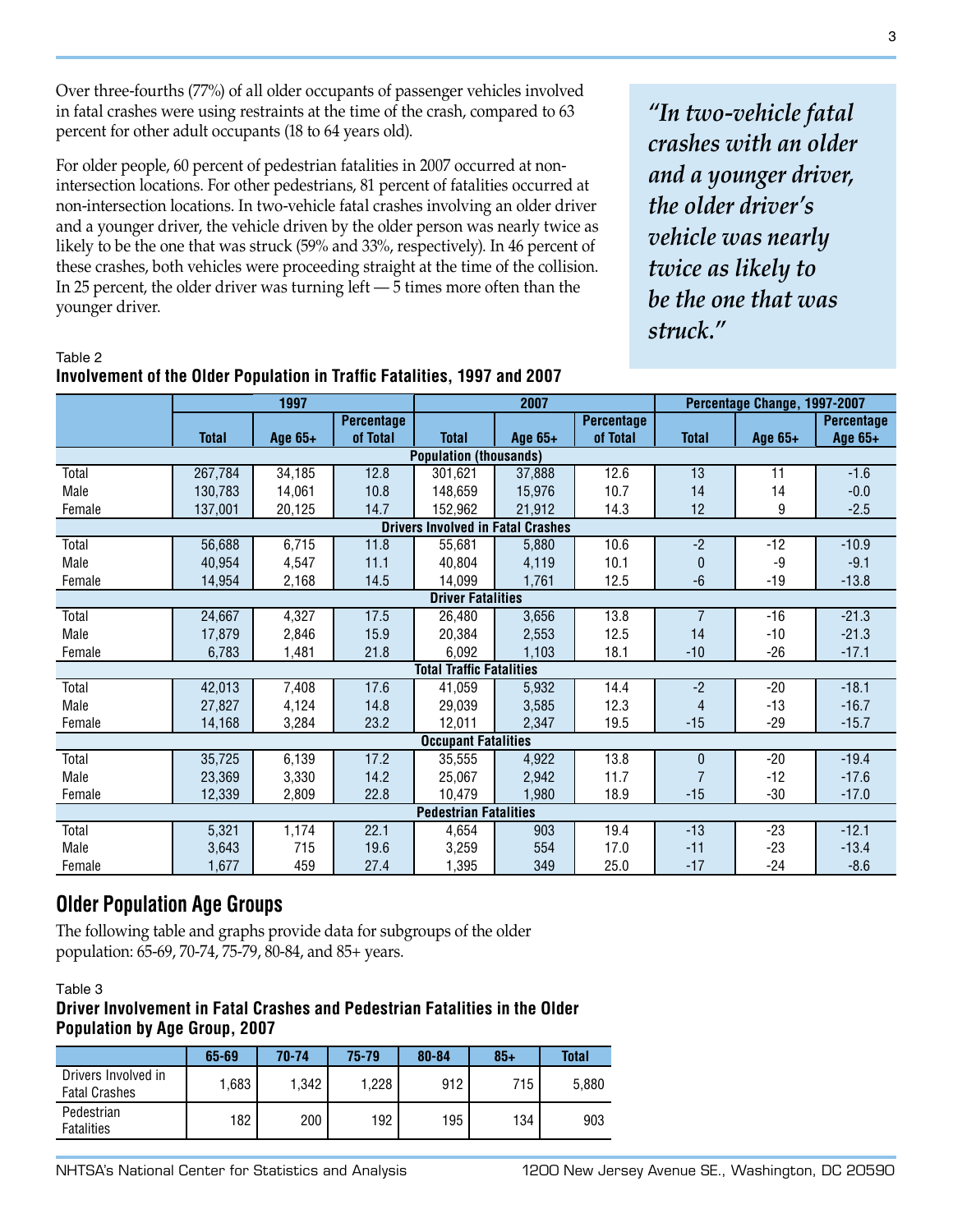









# **For more information:**

 Information on traffic fatalities is available from the National Center for Statistics and Analysis, NVS-424, 1200 New Jersey Avenue SE., Washington, DC 20590. NCSA can be contacted at 800-934-8517. Fax messages should be sent to 202-366-7078. General information on highway traffic safety can be accessed by Internet users at www.nhtsa.gov/portal/site/nhtsa/ncsa. To report a safety-related problem or to inquire about motor vehicle safety information, contact the Vehicle Safety Hotline at 888-327-4236.

 Other fact sheets available from the National Center for Statistics and Analysis are *Overview, Alcohol, African American, Bicyclists and Other Cyclists (formerly titled Pedalcyclists), Children, Hispanic, Large Trucks, Motorcycles, Occupant Protection, Pedestrians, Race and Ethnicity, Rural/Urban Comparisons, School Transportation-Related Crashes, Speeding, State Alcohol Estimates, State Traffic Data, and Young Drivers.*  Detailed data on motor vehicle traffic crashes are published annually in *Traffic Safety Facts: A Compilation of Motor Vehicle Crash Data*  from the Fatality Analysis Reporting System and the General Estimates System. The fact sheets and annual Traffic Safety Facts report can be accessed online at www-nrd.nhtsa.dot.gov/CATS.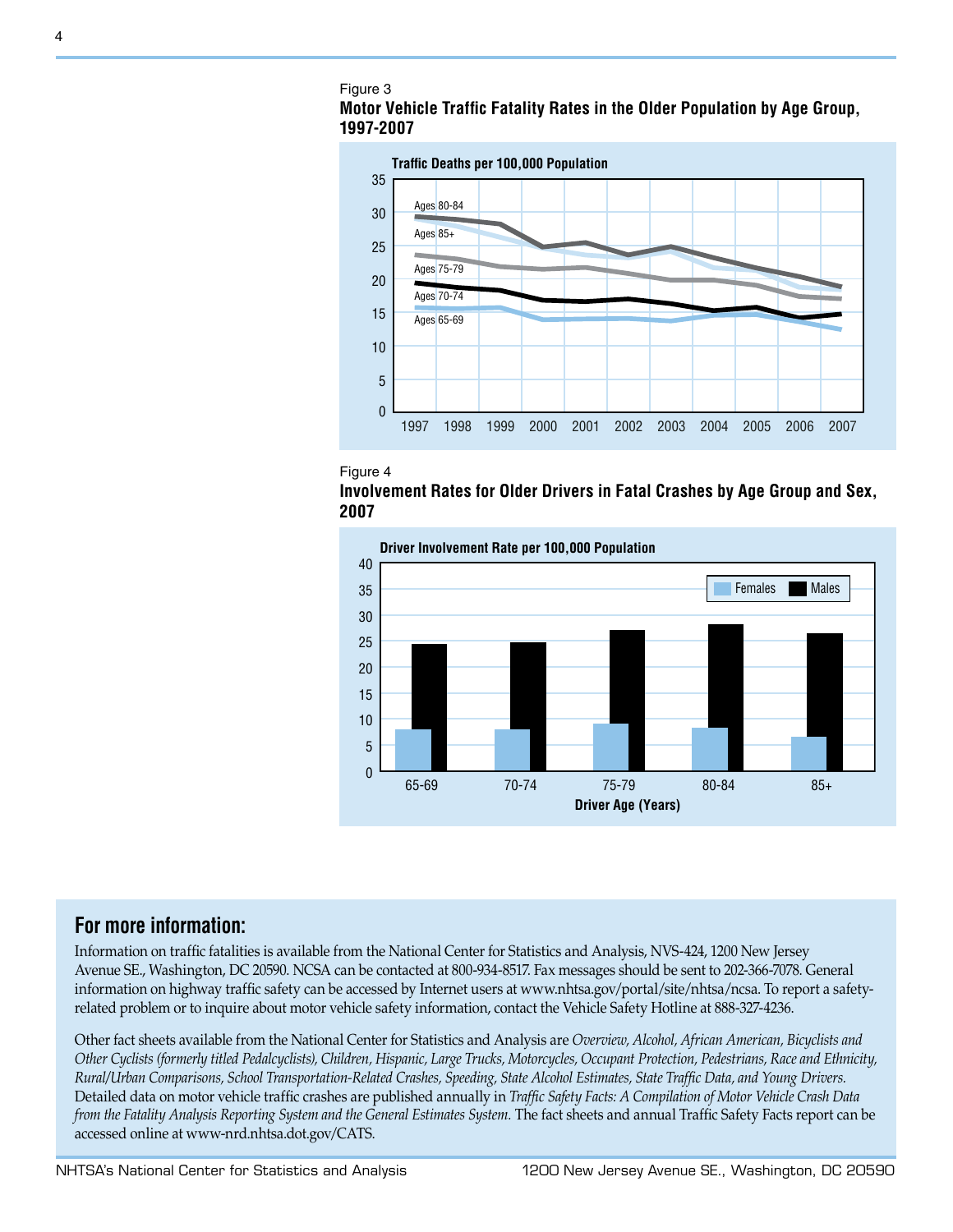# Table 4 **Driver Involvement in Fatal Traffic Crashes by State and Age Group, 2007**

|                      |              | <b>Total</b>    | <b>Percentage</b> | <b>Age Group (Years)</b> |                 |            |            |           |                 |                         |                 |                  |
|----------------------|--------------|-----------------|-------------------|--------------------------|-----------------|------------|------------|-----------|-----------------|-------------------------|-----------------|------------------|
| <b>State</b>         | <b>Total</b> | $65+$           | of Total          | $\overline{5}$           | $16 - 20$       | $21 - 34$  | $35 - 54$  | $55 - 69$ | $70 - 74$       | $75 - 79$               | $80 - 84$       | $85+$            |
| Alabama              | 1,470        | 143             | 9.7               | 9                        | 185             | 459        | 504        | 202       | 41              | $\overline{29}$         | $\overline{14}$ | $\overline{12}$  |
| Alaska               | 117          | 5               | 4.3               | 0                        | 21              | 30         | 43         | 18        | 3               | 0                       | 1               | 0                |
| Arizona              | 1,421        | 143             | 10.1              | 8                        | 171             | 466        | 445        | 181       | 32              | 32                      | 19              | 18               |
| Arkansas             | 858          | 86              | 10.0              | 5                        | 115             | 226        | 305        | 141       | 18              | 18                      | 11              | 12               |
| California           | 5,465        | 466             | 8.5               | 14                       | 594             | 1,822      | 1,883      | 662       | 108             | 83                      | 62              | 71               |
| Colorado             | 789          | 79              | 10.0              | $\overline{5}$           | 82              | 255        | 267        | 122       | 22              | 12                      | $\sqrt{5}$      | 13               |
| Connecticut          | 378          | 47              | 12.4              | 0                        | 51              | 108        | 132        | 50        | 8               | 8                       | 13              | 6                |
| Delaware             | 159          | 12              | 7.5               | 0                        | 18              | 42         | 61         | 27        | 4               | 0                       | 1               | 3                |
| District of Columbia | 48           | 4               | 8.3               | 1                        | $6\phantom{1}6$ | 15         | 18         | 3         | 2               | 1                       | 0               | $\bf{0}$         |
| Florida              | 4,551        | 503             | 11.1              | 12                       | 571             | 1,396      | 1,465      | 598       | 120             | 100                     | 89              | 65               |
| Georgia              | 2,296        | 217             | 9.5               | 8                        | 276             | 743        | 770        | 321       | 52              | 41                      | 38              | 20               |
| Hawaii               | 171          | 16              | 9.4               | 3                        | 18              | 60         | 54         | 22        | $\overline{c}$  | 4                       | $\overline{4}$  | $\pmb{0}$        |
| Idaho                | 289          | 42              | 14.5              | 6                        | 36              | 95         | 84         | 36        | $\overline{9}$  | 6                       | 8               | $\overline{7}$   |
| Illinois             | 1,710        | 187             | 10.9              | 3                        | 250             | 495        | 566        | 225       | 40              | 40                      | 28              | 24               |
| Indiana              | 1,238        | 149             | 12.0              | 4                        | 153             | 334        | 444        | 193       | 36              | 35                      | 21              | 11               |
| lowa                 | 577          | 83              | 14.4              | 11                       | 75              | 150        | 197        | 76        | 8               | 20                      | 21              | 17               |
| Kansas               | 622          | 65              | 10.5              | $\boldsymbol{6}$         | 82              | 169        | 221        | 97        | 17              | 12                      | 11              | $\overline{7}$   |
| Kentucky             | 1,187        | 140             | 11.8              | $\overline{5}$           | 133             | 328        | 437        | 186       | 27              | 33                      | 19              | 15               |
| Louisiana            | 1,295        | 92              | 7.1               | 7                        | 171             | 452        | 433        | 154       | 28              | 17                      | 8               | 7                |
| Maine                | 232          | 34              | 14.7              | 0                        | 26              | 64         | 81         | 37        | 5               | 7                       | 6               | $\,6\,$          |
| Maryland             | 848          | 70              | 8.3               | 3                        | 99              | 276        | 308        | 96        | 23              | 9                       | 10              | 6                |
| Massachusetts        | 551          | 64              | 11.6              | 0                        | 77              | 166        | 192        | 60        | 17              | 15                      | 8               | $\boldsymbol{9}$ |
| Michigan             | 1,536        | 191             | 12.4              | 9                        | 203             | 433        | 481        | 228       | 42              | 49                      | 37              | 25               |
| Minnesota            | 781          | 100             | 12.8              | $\overline{c}$           | 83              | 237        | 263        | 116       | 32              | 18                      | 15              | 12               |
| Mississippi          | 1,117        | 108             | 9.7               | 13                       | 141             | 334        | 383        | 158       | 25              | 23                      | 16              | 15               |
| Missouri             | 1,325        | 162             | 12.2              | 8                        | 165             | 340        | 479        | 190       | 34              | 34                      | 29              | 25               |
| Montana              | 323          | 37              | 11.5              | 3                        | 29              | 93         | 122        | 54        | 10              | 6                       | 4               | $\bf{0}$         |
| Nebraska             | 356          | 53              | 14.9              | $\mathbf{1}$             | 70              | 85         | 111        | 44        | 13              | 9                       | 11              | 11               |
| Nevada               | 514          | 40              | 7.8               | $\mathbf{1}$             | 66              | 154        | 189        | 62        | 9               | 10                      | 5               | $\sqrt{3}$       |
| New Hampshire        | 181          | 20              | 11.0              | $\mathbf{1}$             | 23              | 50         | 61         | 36        | $\mathbf{1}$    | $\overline{c}$          | $\overline{4}$  | $\mathbf{3}$     |
| New Jersey           | 996          | 133             | 13.4              | 1                        | 104             | 309        | 326        | 135       | 25              | 32                      | 27              | 19               |
| New Mexico           | 494          | 54              | 10.9              | $\overline{c}$           | 59              | 148        | 165        | 68        | 14              | 14                      | 6               | $5\,$            |
| New York             | 1,842        | 209             | 11.3              | 1                        | 216             | 523        | 637        | 260       | 35              | 51                      | 54              | 30               |
| North Carolina       | 2,214        | 263             | 11.9              | $\overline{7}$           | 263             | 693        | 738        | 312       | 74              | 47                      | 32              | 24               |
| North Dakota         | 120          | 11              | 9.2               | $\overline{c}$           | 20              | 39         | 34         | 15        | 3               | $\overline{c}$          | $\overline{2}$  | $\mathbf{3}$     |
| <b>Ohio</b>          | 1,742        | 201             | 11.5              | 6                        | 215             | 505        | 598        | 252       | 41              | 50                      | 34              | 26               |
|                      |              |                 |                   |                          |                 |            |            |           |                 |                         |                 |                  |
| Oklahoma             | 978<br>584   | 106<br>79       | 10.8              | 8                        | 115<br>72       | 299<br>151 | 339<br>199 | 131<br>93 | 33<br>17        | 23                      | 13<br>11        | 11               |
| Oregon               | 2,159        | 266             | 13.5<br>12.3      | 1                        | 272             | 615        | 717        |           | 52              | 23<br>55                | 50              | 11               |
| Pennsylvania         |              |                 |                   | 4                        |                 |            |            | 332       |                 |                         |                 | 33               |
| Rhode Island         | 78           | 5               | 6.4               | $\mathbf{1}$             | 15              | 23         | 20         | 13        | $\overline{c}$  | $\overline{\mathbf{c}}$ | $\mathbf{1}$    | $\pmb{0}$        |
| South Carolina       | 1,395        | 136             | 9.7               | 6                        | 163             | 429        | 477        | 226       | 31              | 27                      | 12              | 7                |
| South Dakota         | 172          | 26              | 15.1              | 3                        | 20              | 44         | 61         | 24        | $\overline{7}$  | 8                       | $\overline{4}$  | 1                |
| <b>Tennessee</b>     | 1,639        | 185             | 11.3              | 13                       | 219             | 454        | 565        | 247       | 42              | 37                      | 28              | 15               |
| <b>Texas</b>         | 4,555        | 380             | 8.3               | 16                       | 561             | 1,502      | 1,549      | 562       | 78              | 89                      | 43              | 47               |
| Utah                 | 372          | 29              | 7.8               | $\overline{\mathbf{c}}$  | 53              | 111        | 124        | 61        | 5               | 5                       | 2               | 6                |
| Vermont              | 85           | 18              | 21.2              | $\bf{0}$                 | 12              | 24         | 25         | 8         | 9               | $\overline{4}$          | $\overline{c}$  | $\mathbf{1}$     |
| Virginia             | 1,345        | 150             | 11.2              | 5                        | 162             | 432        | 432        | 192       | 39              | 33                      | 28              | 13               |
| Washington           | 784          | 74              | 9.4               | 4                        | 104             | 249        | 266        | 111       | 10              | 8                       | 16              | 13               |
| West Virginia        | 544          | 74              | 13.6              | 1                        | 59              | 170        | 184        | 81        | 16              | 15                      | 7               | 9                |
| Wisconsin            | 1,001        | 108             | 10.8              | 6                        | 138             | 298        | 333        | 141       | 18              | 27                      | 19              | 15               |
| Wyoming              | 177          | 15              | 8.5               | $\overline{c}$           | 19              | 53         | 56         | 35        | 3               | 3                       | 3               | 3                |
| U.S. Total*          | 55,681       | 5,880           | 10.6              | 239                      | 6,851           | 16,948     | 18,844     | 7,694     | 1,342           | 1,228                   | 912             | 715              |
| Puerto Rico          | 613          | $\overline{38}$ | 6.2               | 3                        | 89              | 242        | 155        | 62        | $\overline{12}$ | 3                       | $\overline{7}$  | $\overline{2}$   |

\*Includes 908 drivers of unknown age.